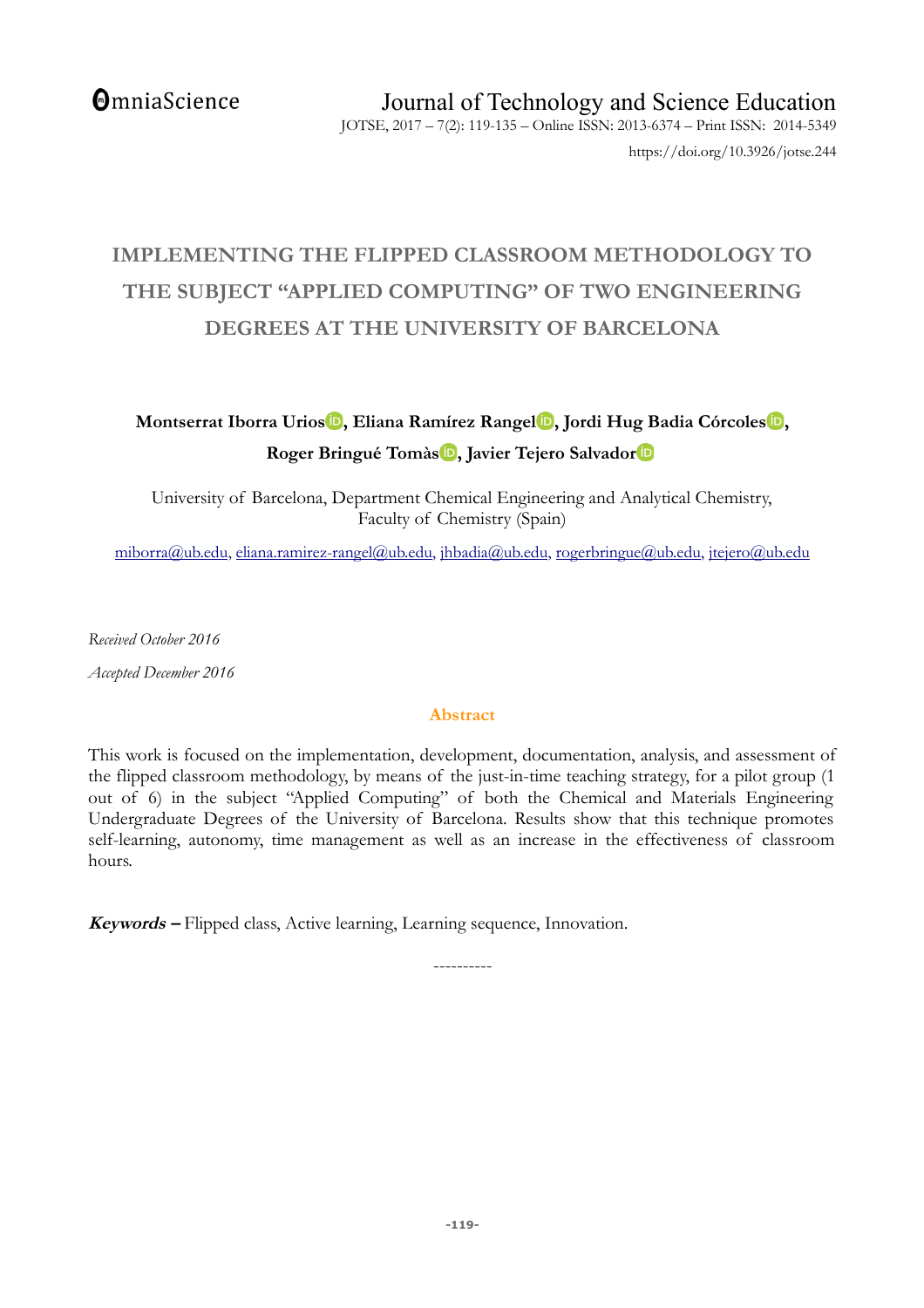#### **1. Introduction**

The Chemical and the Materials Engineering Undergraduate Degrees offered by the University of Barcelona (Spain) have been undergoing a process of change to fit with the European Higher Education Area requirements. The most widespread change has been focused on assessment. After lecturing, teachers give some individual/group home assignments as part of evaluation evidences. In this way, the summative assessment is not only determined by the final exam. The use of continuous formative assessment methodologies has been also introduced to increase feedback, to promote acquisition/development of transferrable competences, such as teamwork, professional ethics, written and oral communication, personal autonomy and self-regulation (Iborra, Ramírez, Tejero, Bringué, Fité & Cunill, 2014; 2015; 2016). However, these classroom methodological changes have not been uniform, and the revamping of the teaching/learning methodology has been mostly applied to the last academic terms. Hence, it is time to proceed with methodological changes in earlier academic semesters to put students at the center of the teaching-learning process from the beginning.

A typical teaching problem is the utilization of the classroom time in constructing knowledge instead of transmitting it. This implies a change in the role of students in the teaching-learning process. This fact originated the flipped class methodology, constructed by many contributions beginning by that made by King (1993), Mazur and Somers (1999), Lage, Glenn and Treglia (2000) and Khan (2014) among others, until Bergmann and Sams, who launched the Flipped Learning Global Initiative (2016).

Within the available methodologies based on the student-centered teaching (Bowden & Marton, 2011), the purpose of the flipped-classroom methodology is that pupils become actually involved in the teaching-study-assessment sequence and to reverse it into a study-assessment-(auto, peer, hetero)-teaching sequence (Sams & Bergmann, 2013). Main strategies to address such methodology are just-in-time teaching (JiTT) (Prieto, 2011), peer instruction (Mazur & Somers, 1999; Crouch & Mazur, 2001) and team-based learning (Michaelsen, Knight & Fink, 2002).

Flipped classroom approaches remove the traditional transmissive lecture and replace it with active in-class tasks and pre-/post-class work, integrating peer instruction and different strategies. As Abeysekera and Dawson (2015) point, "The flipping of the traditional lecture can take many forms" but all approaches are characterized by:

• A change in the use of classroom time,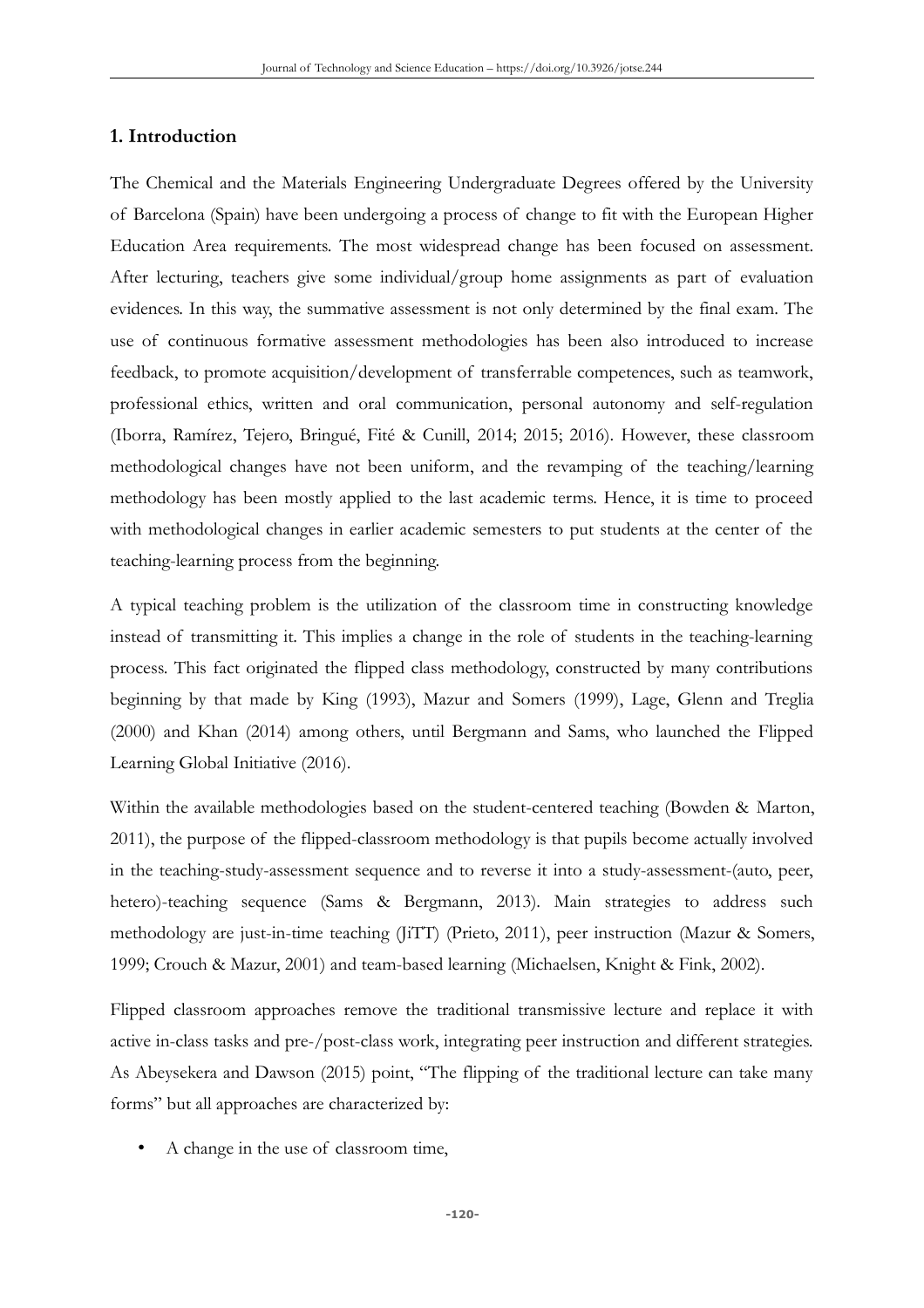- A change in the use of out-of-class time,
- Doing activities traditionally considered 'homework' in class,
- Doing activities traditionally considered as in-class work out of class,
- In-class activities that emphasize active learning, peer learning, and/or problem-solving,
- Pre-class activities,
- Post-class activities, and
- Use of technology.

With regards to the adopted JiTT strategy, its main feature is that preparatory assignments are provided to students so that they can prepare each unit's content beforehand. Their results will be processed by teachers to provide immediate feedback, and to base the contents delivered in the classroom on the students' performance in the activities (Cashman & Eschenbach, 2003; Chen Lin, Chang, Liu & Chan, 2005). Consequently, teachers can invest face-to-face sessions on clarifying common mistakes and do not need to spend time on aspects that students have already shown not to have problems with. Therefore, two convenient effects are combined: classroom sessions' time is more efficiently used and students' motivation can be increased, given that their own comments and questions to the preparatory assignments are incorporated to the sessions contents.

Main goals of the present work include the implementation, development, documentation, analysis, and assessment of the flipped classroom methodology, by means of a JiTT strategy, that has been adopted for a pilot group (1 out of 6) in a theoretical-practical subject, scheduled for the first curricular semester. The aim is to adopt a student-centered approach, to maximize the use of face-to-face classes, and to assess the implemented technique by means of comparing the pilot group performance to those of traditionally handled groups where teacher is the center of the process and performs the typical lecture supplemented with materials and homework.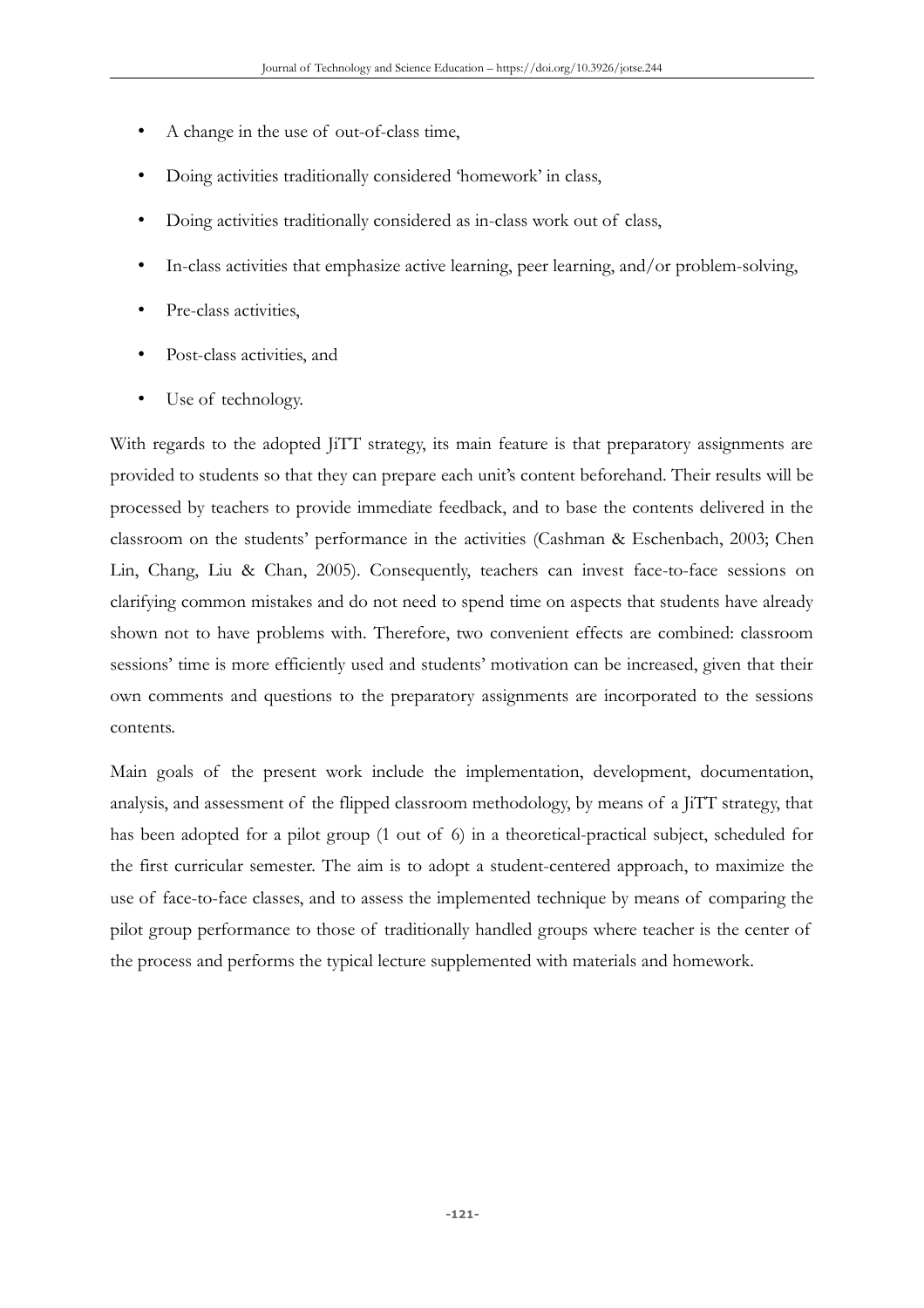# **2. Design/methodology/approach**

The flipped-classroom technique was applied to the subject "Applied Computing", which is taught in the first curricular semester of the Chemical Engineering and the Materials Engineering Undergraduate Degrees of the University of Barcelona. It must be pointed out that both Undergraduate Degrees are taught in the same Faculty of Chemistry and that they have eight fundamental subjects in common, consequently, they share teachers and classroom time. "Applied Computing" is a required course that includes both theoretical and practical contents (6 ECTS). Learning outcomes are related to knowing and understanding the use of different useful tools for mathematical calculus and graphical representation. Thus, the specific learning outcomes are to provide basic knowledge of computer tools and numerical methods needed to solve engineering problems and to develop the necessary skills. The list of topics included in the course is divided into two main areas, which are, firstly, Introduction and Programming Languages, and, secondly, Spreadsheets, which so far have been taught trough traditional lectures. There were 123 pupils, distributed into six groups, each one tutored by 1 senior teacher and 1 teaching assistant. The flipped classroom methodology was implemented into a pilot group with 22 pupils and, specifically, on the Spreadsheets subject. The focus for that subject is that students become familiar with the used software (i.e., Microsoft Excel) and able to apply the included theoretical contents (mainly, numerical methods) on engineering-related practical computer exercises.

Traditionally, pupils have access to the subject documentation (lecture notes) through the Moodle platform (Virtual Campus). In order to take advantage of this available material, the strategy adopted was the Just in Time Teaching. Nevertheless, it was also necessary to develop the following additional materials:

- A diagnostic survey (Figure 1) to determine the group characteristics, to know the students' previous background and to identify their needs and expectations;
- Reading guides and instructions, which include a brief description of the contents to revise (with both theory and guided examples) for each block, and a self-learning activity (Figure 2);
- Online questionnaires (generated through Google Forms) to assess the acquisition of the academic contents by the students and to generate a flipped-classroom dynamic. Questions included in the questionnaires were formulated to obtain different types of answers (i.e., right or wrong, multiple choice and open answers) (Figure 3);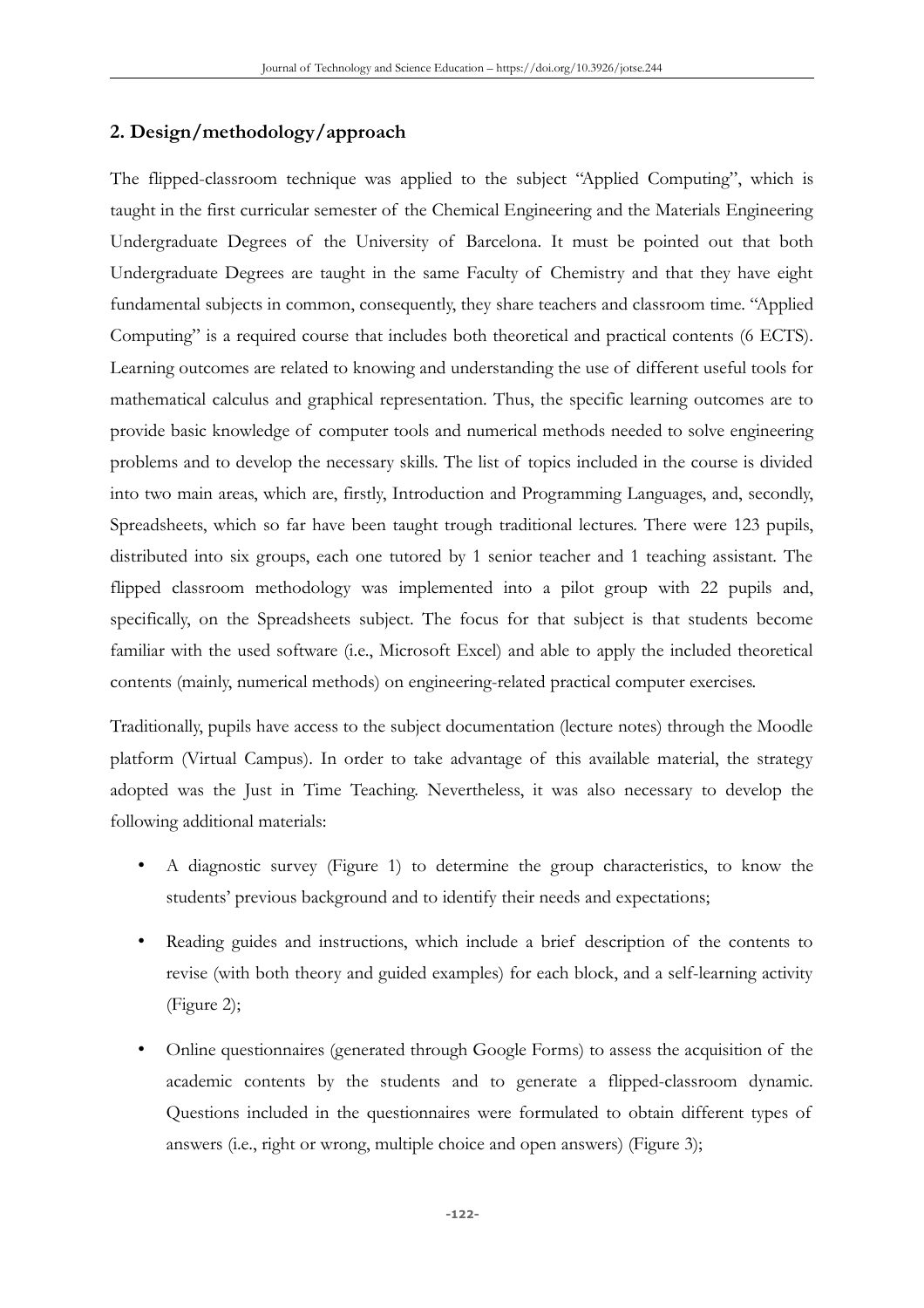Satisfaction survey to allow students to assess the flipped-classroom methodology (Figure 4).

Face-to-face sessions for the subject are scheduled twice a week, on Tuesday and on Thursday, and they last two hours each (Figure 5). To allow students to tackle each self-learning activity (this includes the reading guide and instructions documents, as well as the online questionnaires) on time, those were delivered, preferentially, after the Thursday sessions.

The planned methodology (Figure 6) establishes that before each session, results from each students' self-learning activity had to be assessed. This allow the teaching staff to plan the classroom working sequence accordingly with the aspects that need further explanation. In order to increase the students' participation and to favor their habit to the flipped-classroom technique, these activities count for 10 percent of the final summative assessment.

Both the exercises and the questionnaires were individually assessed before each session to know the degree of understanding of the unit's content. With that information, teachers could adapt the face-to-face sequence, focusing on the aspects that needed more attention and feedback could be provided for each student. Once in the classroom, the most relevant particularities of each activity were highlighted, focusing on the major detected problems, the questionnaires' answers were commented, and every concept was put into context, as required. In addition, pupils' participation during the sessions was fomented by giving them voice to raise particular doubts. Next, further contents were introduced alternating them with computer exercises to be solved during the session (either individually or guided by the teachers) to achieve the lesson's learning objectives. To close the face-to-face session, a comprehensive task was posed to establish the degree of integration of the acquired contents. After the classroom session, tasks were assessed and individual feedback was provided through the Moodle platform.

It should be noted that the teachers' time investment to adopt a such methodology clearly contrasts with that of the traditional lecture, in which, since both temporal planning and contents are already pre-established, teachers only need to assess the students' performance in three evaluative exercises as well as in the final exam. For the proposed methodology, not only new materials needed to be developed and/or adapted but also a considerable more demanding effort had to be faced, because on-time feedback and flexibility to adapt each session's contents to the students' outcome in the corresponding self-learning exercise are the cornerstone of the present methodology. However, once materials were developed and the working structure was defined, the team of teachers found it easier to handle the, at first, overwhelming load work. Therefore, it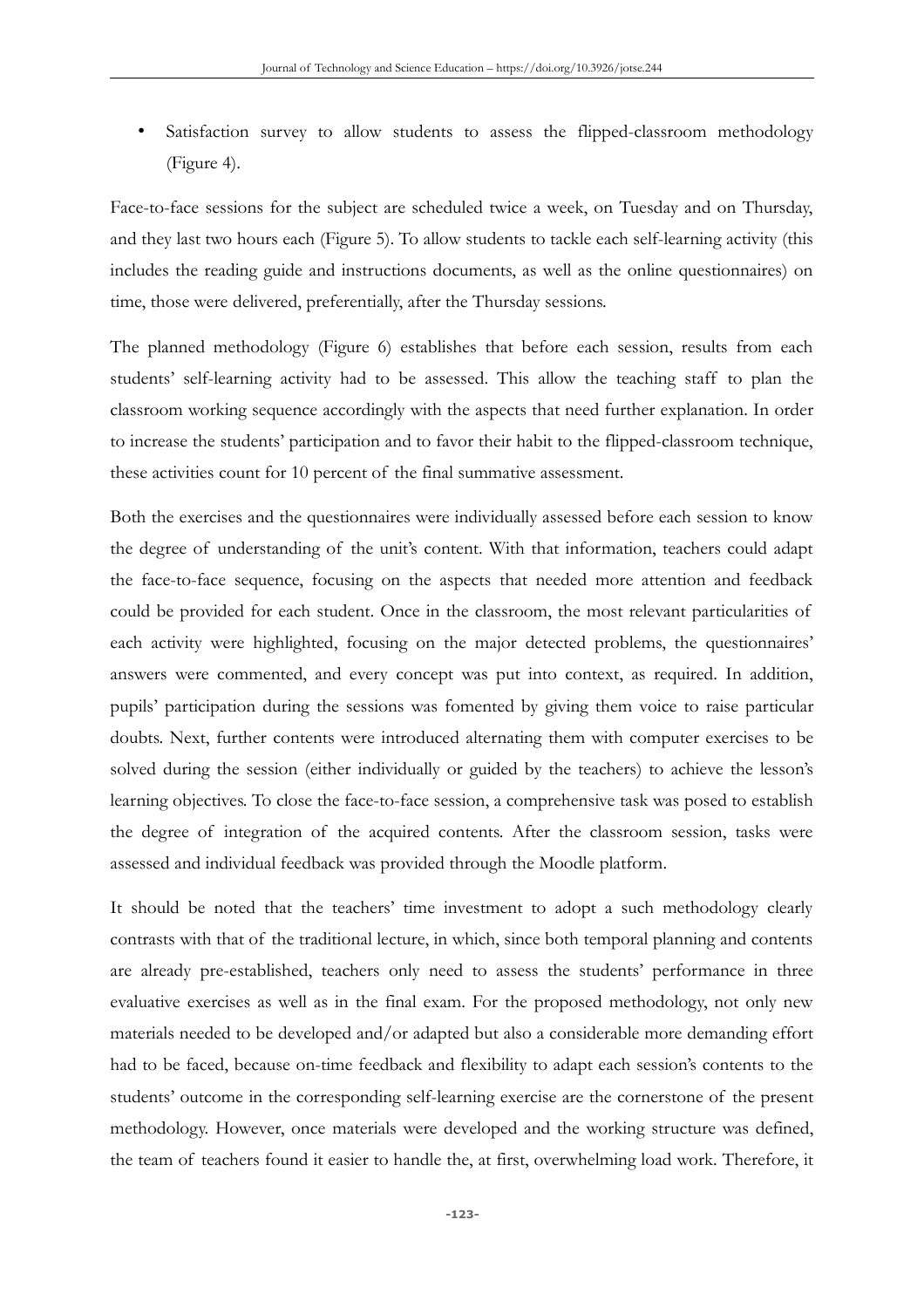is the authors' belief that the initial time investment is worth it, provided that some stability is granted to teachers and all new materials could be used, and improved, in the following years.

| 1)<br>Mark which of the following options did you follow to access to the degree:                                                              |   |   |   |   |
|------------------------------------------------------------------------------------------------------------------------------------------------|---|---|---|---|
| a. Access test PAU.                                                                                                                            |   |   |   |   |
| b. Access test for people older than 25 years old.                                                                                             |   |   |   |   |
| c. Access for students from professional training.                                                                                             |   |   |   |   |
| d. Other. If you choose this option, please explain how did you access to the                                                                  |   |   |   |   |
| degree.                                                                                                                                        |   |   |   |   |
| 2) Mark which of the following options describes best the academic curriculum you                                                              |   |   |   |   |
| followed during high school:                                                                                                                   |   |   |   |   |
| a. Scientific: more emphasis in subjects such as Biology and Earth and                                                                         |   |   |   |   |
| <b>Environment Sciences.</b>                                                                                                                   |   |   |   |   |
| b. Technological: more emphasis in subjects such as Technical Drawing,                                                                         |   |   |   |   |
| Electrical Engineering and Industrial Technology.                                                                                              |   |   |   |   |
| c. Scientific and Technical: any combination of the above.<br>d. Other. If you choose this option, please explain the most relevant aspects of |   |   |   |   |
| the academic curriculum you followed.                                                                                                          |   |   |   |   |
|                                                                                                                                                |   |   |   |   |
| 3) Did you choose the University of Barcelona as your first choice?                                                                            |   |   |   |   |
| a. Yes.                                                                                                                                        |   |   |   |   |
| b. No. If you choose this option, please indicate which university was your first                                                              |   |   |   |   |
| option.<br>4) Did you choose this Degree (either Materials Engineering or Chemical Engineering)                                                |   |   |   |   |
| as your first choice?                                                                                                                          |   |   |   |   |
| a. Yes.                                                                                                                                        |   |   |   |   |
| b. No. If you choose this option, please indicate which degree was your first                                                                  |   |   |   |   |
| option.                                                                                                                                        |   |   |   |   |
| 5) From 1 to 4 (1 meaning you totally disagree, and 4 meaning that you absolutely                                                              |   |   |   |   |
| agree with the sentence), please answer the following:                                                                                         |   |   |   |   |
|                                                                                                                                                |   |   |   |   |
|                                                                                                                                                | 1 | 2 | 3 | 4 |
| My knowledge in Mathematics is high                                                                                                            |   |   |   |   |
| My knowledge in Chemistry is high                                                                                                              |   |   |   |   |
| I use the calculator regularly for solving problems                                                                                            |   |   |   |   |
| I use the computer regularly for solving problems                                                                                              |   |   |   |   |
| I usually prepare class contents in advance                                                                                                    |   |   |   |   |
| 6) In your opinion, how is this subject going to be useful to you? (Please, describe                                                           |   |   |   |   |
| briefly what do you think this subject is going to contribute with in relation to both                                                         |   |   |   |   |
|                                                                                                                                                |   |   |   |   |
| your degree and the development of a career.)                                                                                                  |   |   |   |   |

Figure 1. Diagnostic survey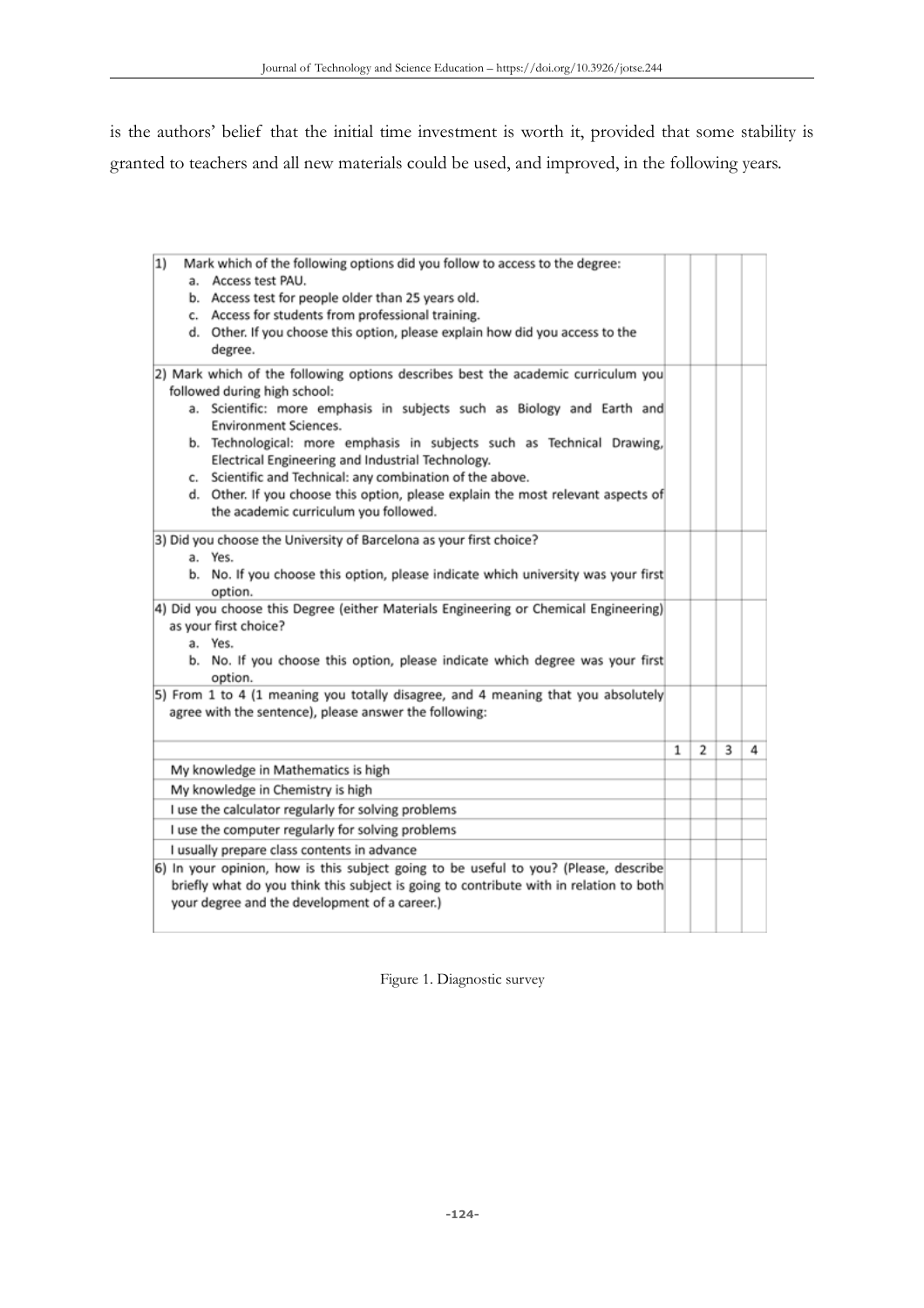#### **INSTRUCTIONS AND READING GUIDE "NUMERICAL INTEGRATION"**

The present flipped-classroom activity document introduces the basic notions to perform numerical integration calculations by means of the polynomial approach known as **Newton-Cotes numerical method**.

The present task pursues multiple goals. On one hand, the ability to apply the principles and basic knowledge related to Chemistry/Mathematics/Computing is going to be developed so that numerical methods can be properly used and, using a spreadsheet, the numerical value of an integral defined between two values of a known function or a series of values can be achieved. At the same time, the student's autonomy is fomented as well as their active learning by granting them an active role within their own learning process through previous construction of knowledge.

At the end of the classroom session, the students should be able to answer to the following questions:

ü When should numerical integration be used?

ü Is it possible that the value obtained through numerical integration is almost identical to the one obtained through solving the analytical integration?

ü Which are the criteria to select the most appropriate integration method?

ü How are used the computing resources (i.e., Excel, spreadsheet)?

To prepare the classroom session, the following text needs to be read and the proposed self-learning activity must be done (JiTT: questions  $+$  problem).

#### **TOPIC 4.4 Numerical Integration**

Please consider a series of pairs of values  $(x, y)$  determined by an independent variable,  $x$ , and a dependent variable,  $y = f(x)$ , which is a function of the former. The determination of the area is named as *integration* and it can be achieved through analytical methods, if the function  $f(x)$  is available and it can be integrated, or through numerical methods…

By using the previously presented information, solve the following problem: from the values listed in the table for a function  $f(x)$ , determine the value of the integral through the trapezoids method (with one single trapezoid and with multiple trapezoids), Simpson 1/3 method and Simpson 3/8 method (to carry out the integral calculation within the whole rangeof values a combination of the Simpson 3/8 methods with another method is recommended).

| x | $v = f(x)$ |
|---|------------|
|   | 1550       |
| 2 | 4780       |
| 3 | 5470       |
| 4 | 4290       |
| 5 | 660        |

The exact value of the analytical integration of the function  $f(x)$ , in the given range of x, is 16507. For each of the estimated values of the integral, calculate the relative error. With the retrieved information, describe, briefly, which is the obtained precision as a function of the used method(s). Do not forget to hand in your file through the Moodle platform before **23 November**.

Figure 2. Excerpt from instructions and reading guide for the numerical integration unit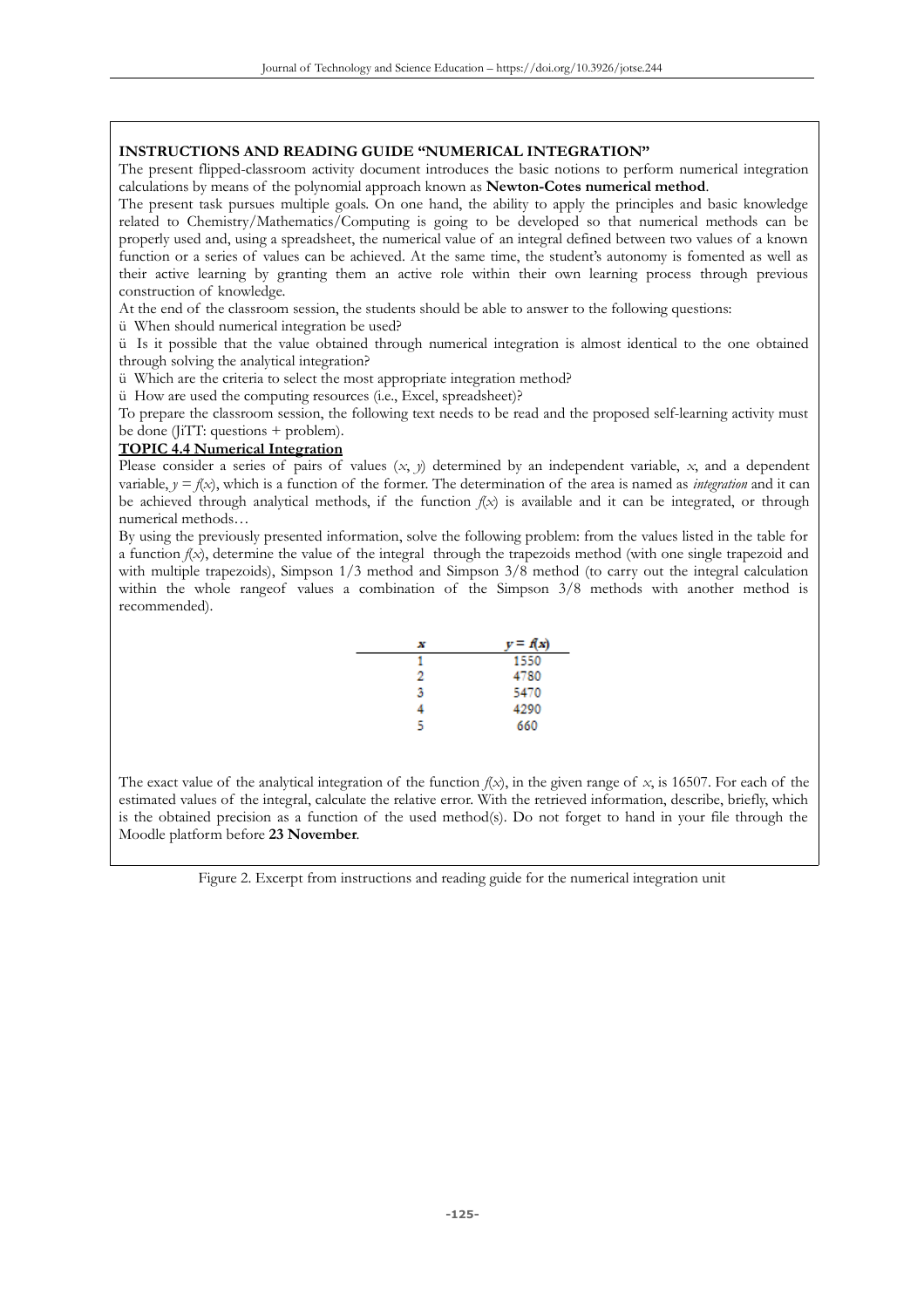| JITT NUMERICAL INTEGRATION                                                                                                                                    |
|---------------------------------------------------------------------------------------------------------------------------------------------------------------|
| Write down your name and surname                                                                                                                              |
| Why do we use an integration for? (No more than 6 lines.)                                                                                                     |
| When do we use numerical integration methods? (No more than 6 lines.)                                                                                         |
| The value obtained through numerical integration methods can be as exact as the one<br>obtained through the analytical integration method (Right/False). Why? |
| Which are the criteria to select the integration methods polynomial order?<br>(No more than 10 lines.)                                                        |
| Which is the indispensable condition to apply either Simpson 1/3 or Simpson 3/8<br>methods?                                                                   |
| $\square$ Values of y must present an exponential-like trend with the x axis.                                                                                 |
| □Values must be equispaced.                                                                                                                                   |
| $\Box$ Function y=f(x) must be known.                                                                                                                         |
| □ Other reasons.                                                                                                                                              |
| To apply these numerical integration methods to Excel, the following is needed:<br>(No more than 6 lines.)                                                    |
| In your opinion, which aspects of the present text need to be further explained in<br>class? Why? (No more than 6 lines.)                                     |
| Which parts of the present text were you NOT able to understand?<br>(No more than 2 lines.)                                                                   |
| Which parts of the present text SHOULD NOT be explained in class?<br>(No more than 2 lines.)                                                                  |
| How long did it take you to prepare the present activity (including the reading,<br>answering the questionnaire, and solving the problem)?                    |
|                                                                                                                                                               |

Figure 3. Questionnaire for the numerical integration unit

- 1. Please, from 0 to 10, assess the flipped-classroom strategy. Justify the assigned value.
- 2. Which are, in your opinion, the differences between the flippedclassroom strategy and the master-class strategy?
- 3. Can you indicate positive and negative aspects for both strategies? (At least, two each.)
- 4. In your opinion, how was your learning process? Was it any deeper?
- 5. Do you consider that the classroom sessions' efficiency was higher/lower/the same than for master classes?
- 6. Itemize the observed changes in your personal learning process.
- 7. Do you think that the temporal planning for the present subject/degree is adequate for implementing this technique? Please, indicate your needs.

Figure 4. Satisfaction survey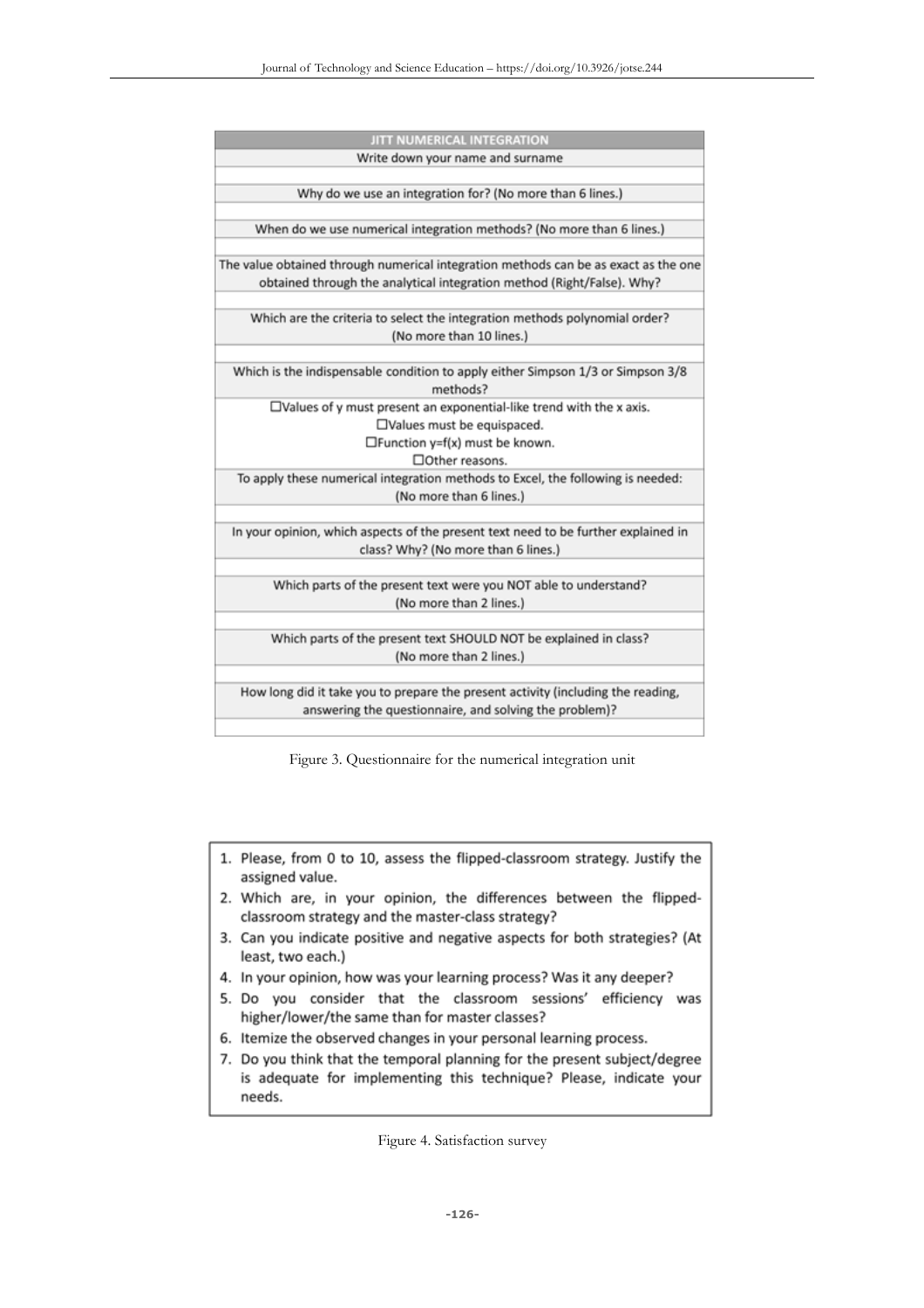| APPLIED COMPUTING TEMPORAL PLANNING FOR THE COURSE 2015/2016 |                            |  |  |  |
|--------------------------------------------------------------|----------------------------|--|--|--|
| UNIT                                                         | NUMBER OF SESSIONS (DATES) |  |  |  |
| <b>BASIC COMMANDS - FIGURES</b>                              | 1 (5 November)             |  |  |  |
| <b>INTERPOLATION</b>                                         | 2 (10 and 12 November)     |  |  |  |
| ITERATION: FIXED-POINT, GRAPHIC AND NEWTON-                  | 2 (17 and 19 November)     |  |  |  |
| RAPHSON                                                      |                            |  |  |  |
| <b>INTEGRATION</b>                                           | 2 (24 and 26 November)     |  |  |  |
| STATISTICS AND REGRESSION                                    | 2 (1 and 3 December)       |  |  |  |

Figure 5. Temporal planning

| <b>STUDENT</b>                                                                      | <b>TEACHER</b>                                         |  |  |  |  |
|-------------------------------------------------------------------------------------|--------------------------------------------------------|--|--|--|--|
| OUTSIDE THE CLASSROOM (before the face-to-face session)                             |                                                        |  |  |  |  |
|                                                                                     | Preparation of the reading guide                       |  |  |  |  |
|                                                                                     | and instructions and the                               |  |  |  |  |
|                                                                                     | questionnaire.                                         |  |  |  |  |
| Reading and solving the proposed<br>activities.                                     |                                                        |  |  |  |  |
|                                                                                     | Correction of the self-learning                        |  |  |  |  |
|                                                                                     | activity, feedback preparation and                     |  |  |  |  |
|                                                                                     | classroom session planning.                            |  |  |  |  |
| <b>INSIDE THE CLASSROOM</b>                                                         |                                                        |  |  |  |  |
|                                                                                     | Comment on the results.                                |  |  |  |  |
|                                                                                     | Deepening and further explanation                      |  |  |  |  |
|                                                                                     | of the topics in the unit. Proposal of                 |  |  |  |  |
|                                                                                     | problems-examples to solve.                            |  |  |  |  |
| Questions and comments                                                              |                                                        |  |  |  |  |
|                                                                                     | Summary.                                               |  |  |  |  |
|                                                                                     | Consolidation and expansion of                         |  |  |  |  |
|                                                                                     | content.                                               |  |  |  |  |
|                                                                                     | Approach and problem resolution.                       |  |  |  |  |
| Solving of problems-examples<br>(either autonomously or guided by<br>the teachers). |                                                        |  |  |  |  |
|                                                                                     | Comments and concepts clarifying.                      |  |  |  |  |
|                                                                                     | Proposal of an activity to solve in                    |  |  |  |  |
|                                                                                     | the classroom.                                         |  |  |  |  |
| Solving of the activity                                                             |                                                        |  |  |  |  |
|                                                                                     | OUTSIDE THE CLASSROOM (after the face-to-face session) |  |  |  |  |
|                                                                                     | Correction of the activity and                         |  |  |  |  |
|                                                                                     | feedback preparation.                                  |  |  |  |  |

Figure 6. Methodological sequence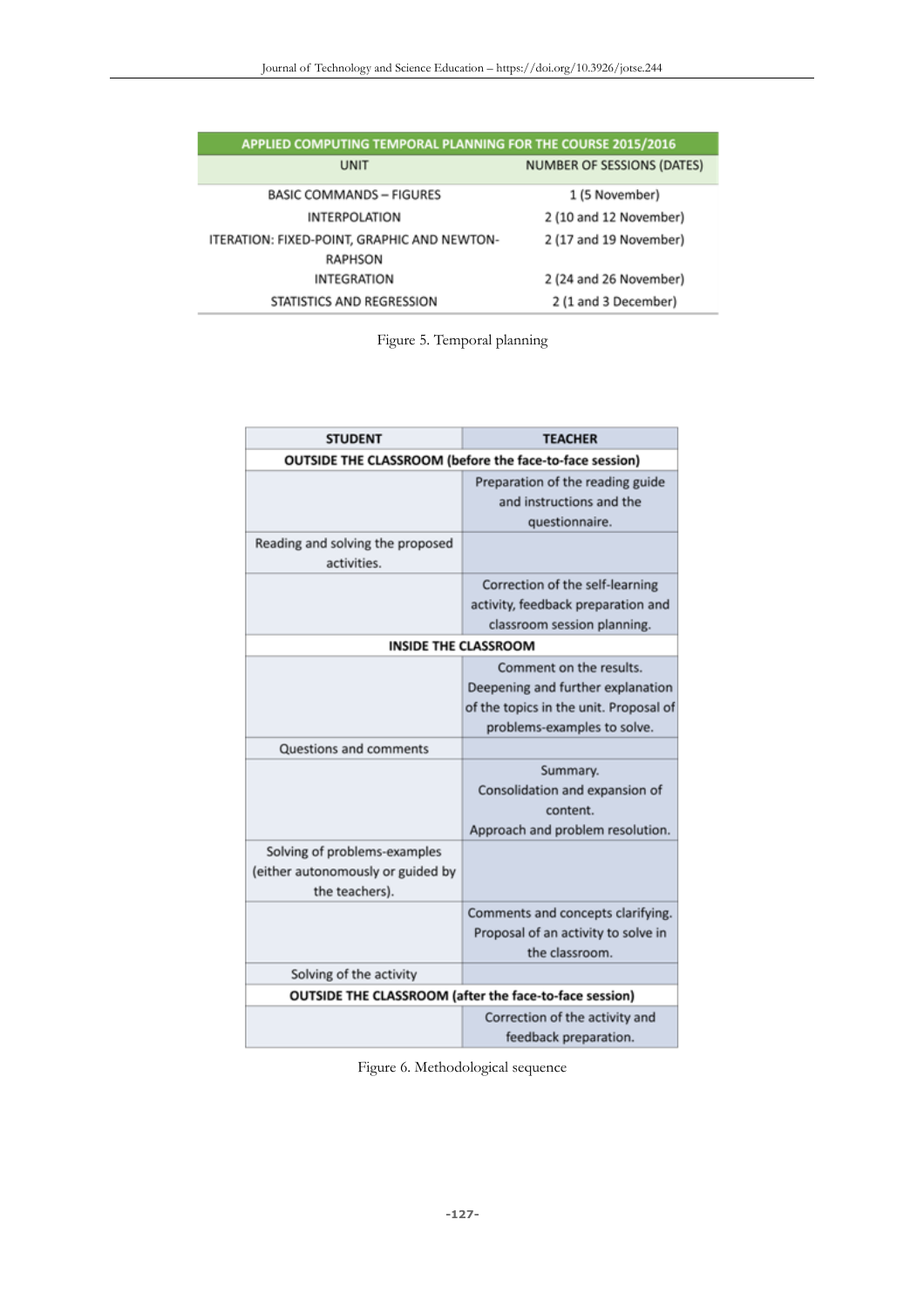## **3. Results and analysis**

The diagnostic survey shows that:

- Most of the participants in the pilot group had accessed the degree trough ordinary access tests (PAU).
- 56% of pupils declare that the high school academic program they followed was focused on a combination of scientific and technical aspects.
- The first choice for the vast majority of the students had been both the University of Barcelona and their degree (either Chemical Engineering or Materials Engineering).
- With regards to their background, the greater part of the students considers that their knowledge in Mathematics and Chemistry is rather high.
- Pupils use the calculator regularly but, on the other hand, they are not used to solve exercises with the computer.
- In relation to the question raised concerning whether they were used to prepare classes in advance, results are inconclusive.
- Finally, from the expectations-related open question, it can be inferred that students had not read the syllabus of the subject.

Out of the 22 students registered in the pilot group, 9 belonged to the degree in Materials Engineering and 13 to the degree in Chemical Engineering. However, there were 6 students that did not attend to any classroom session nor participated in any activity. Among them, 4 were from Materials Engineering and 2 from Chemical Engineering. Therefore, the actual number of participants in the proposed activities was 16.

As seen in Figure 7b, the students' participation in the proposed tasks throughout the course changed trough time. Poor engagement in the first task (clearly the lowest) should be highlighted: only 8 out of the 16 registered pupils delivered it, and 2 of them did so out of time. On the other hand, though, the performance of the engaged pupils was globally remarkable (7a).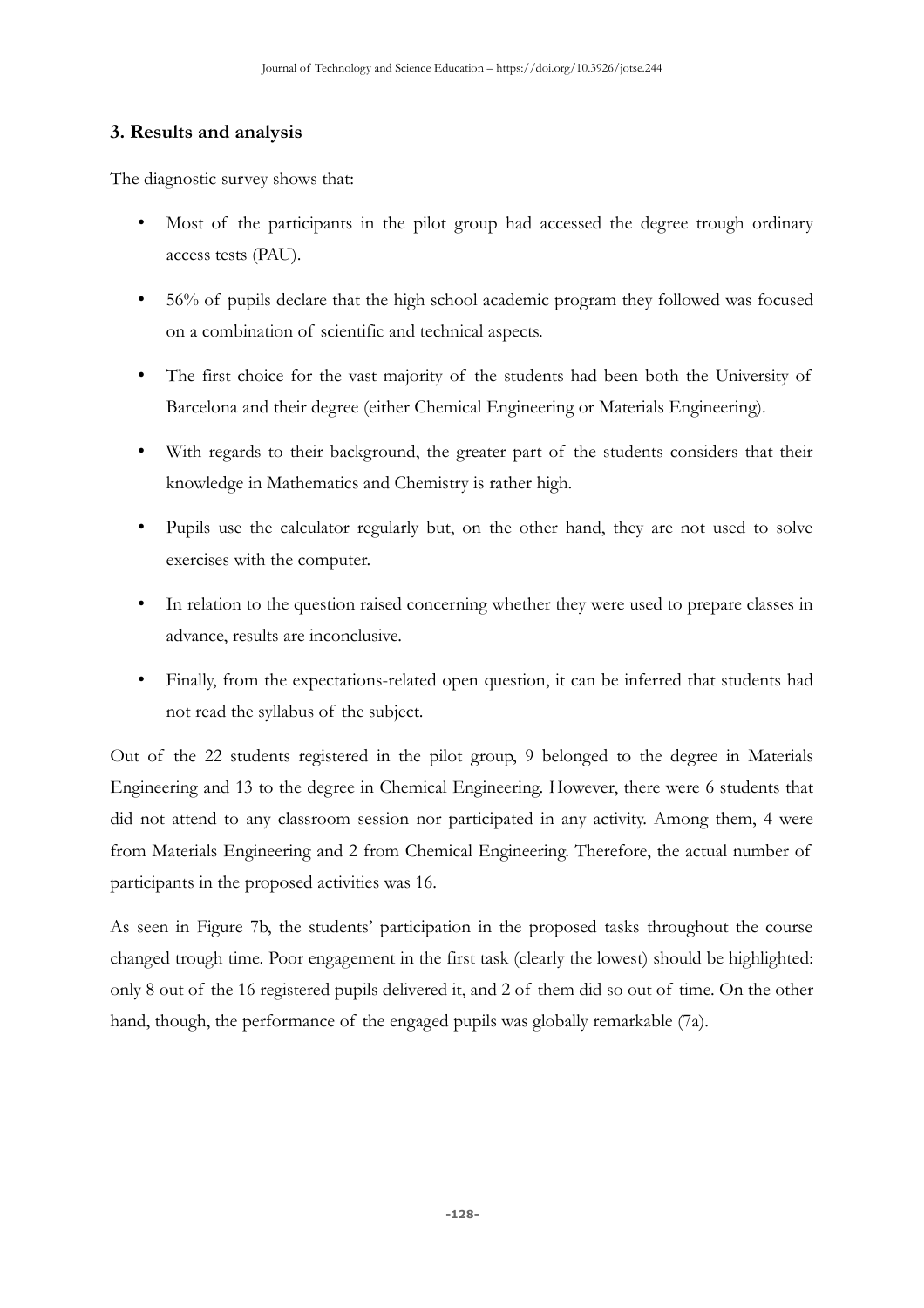



( PRE: self-learning activity before the classroom session; POST: activity carried out at the end of the classroom session)

The low degree of participation in the first task can be explained by considering multiple factors, the most important one being the lack of habit of the students to the proposed type of methodology. On the other hand, once students were briefed on the procedure that was going to be adopted from that moment onwards in the first classroom session, the proposed learning strategy was widely accepted and, consequently, their engagement in the following three units was significantly higher than in the first one. However, participation decreased again in the last activity (unit 6), which is in part attributed to fatigue, but also to the higher complexity of that unit contents. In general, students' engagement reached average values of 73% and 94% participants in the proposed self-learning and in-classroom activities, respectively.

From the average students' grades for each activity (Figure 7a), it can be inferred that, globally, students achieve better learning results after the classroom session (the sole exception being the unit 3 activity). This fact indicates that the concepts clarification in the classroom, based on the pupils' performance in the self-learning activities, improves the degree of understanding of the taught contents. The methodology Success Index (I) for each unit has been defined as follows: I=((POST-PRE)/PRE)x100, where POST is the average obtained grade in the activity carried out at the end of the classroom session and PRE is the average obtained grade in the self-learning activity before the classroom session. As seen in Figure 7c, as a general trend, Success Index (I)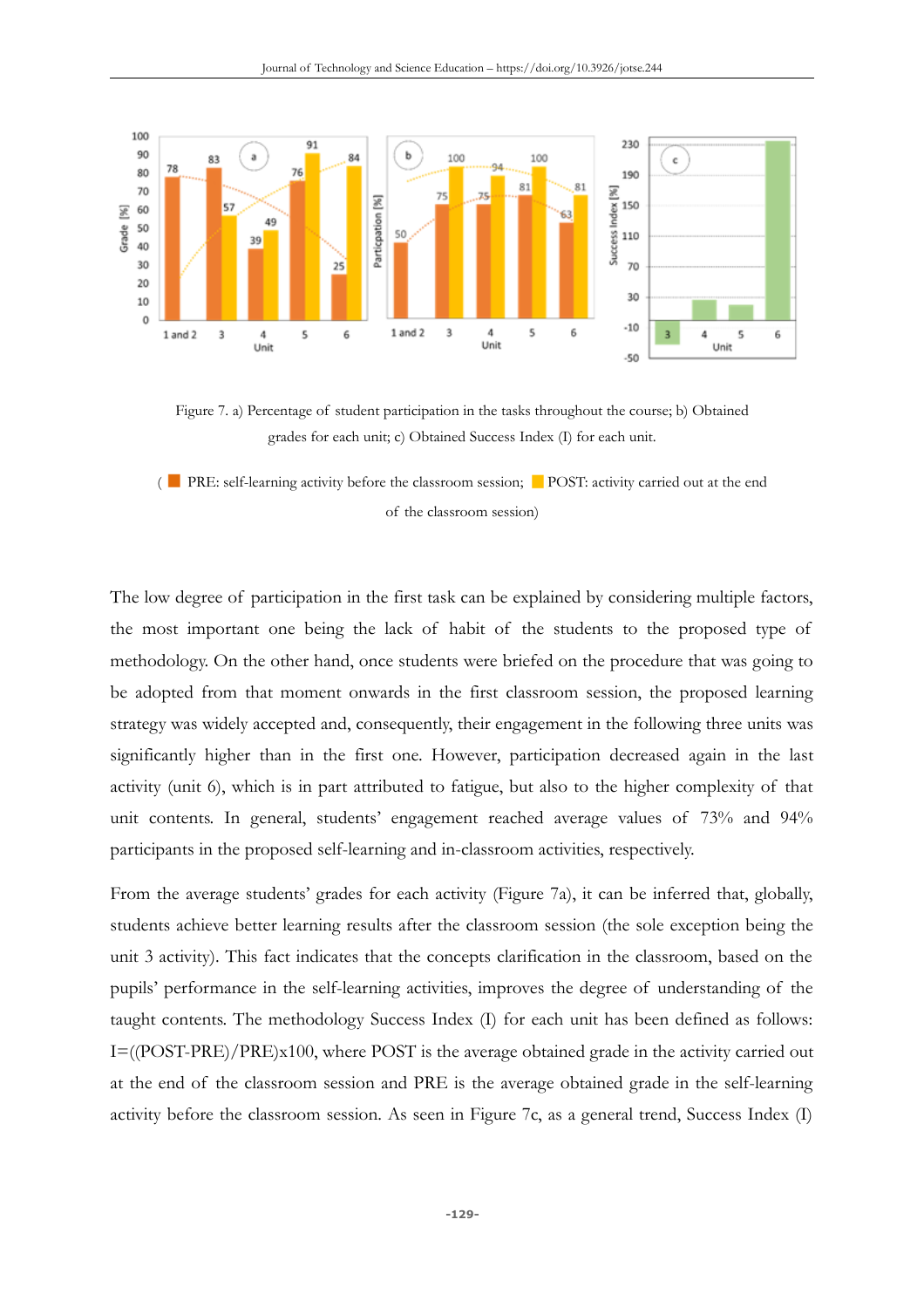increases as the course progresses, which indicates that the methodology success increases as well.

On the other hand, the students that actively engaged in all the proposed activities (both selflearning and in-classroom tasks) achieved, globally, better learning results than those who only engaged in the in-classroom activities (Figure 8a). Concerning those students who only took part in some of the proposed activities, their grades clearly increased throughout the course. In contrast, grades trend of the students who engage in both self-learning and in-classroom tasks show a more constant evolution (since their grades were higher since the beginning of the course, the increase was less sharp). This fact leads us to infer that the proposed methodology is more successful when students follow it scrupulously.



Figure 8. Analysis of the results in the pilot group: a) Average achieved grades for every unit, as a function of the students' degree of involvement in the learning strategy:

 $\blacksquare$  Students that participated in both activities and  $\blacksquare$  those that participated only in the in-classroom activity; b) Effect of the involvement degree on the final examination grade.

In addition, an important aspect to analyze is how the flipped-classroom strategy redounds in the final examination grade of the subject, depending on the students' degree of involvement. Figure 8b shows that the grades growth between tasks and final exam was less pronounced (13%) for students who were fully involved with the flipped-classroom strategy than for those who engage partially or those who did not participate in the proposed tasks. On the other hand, though, it is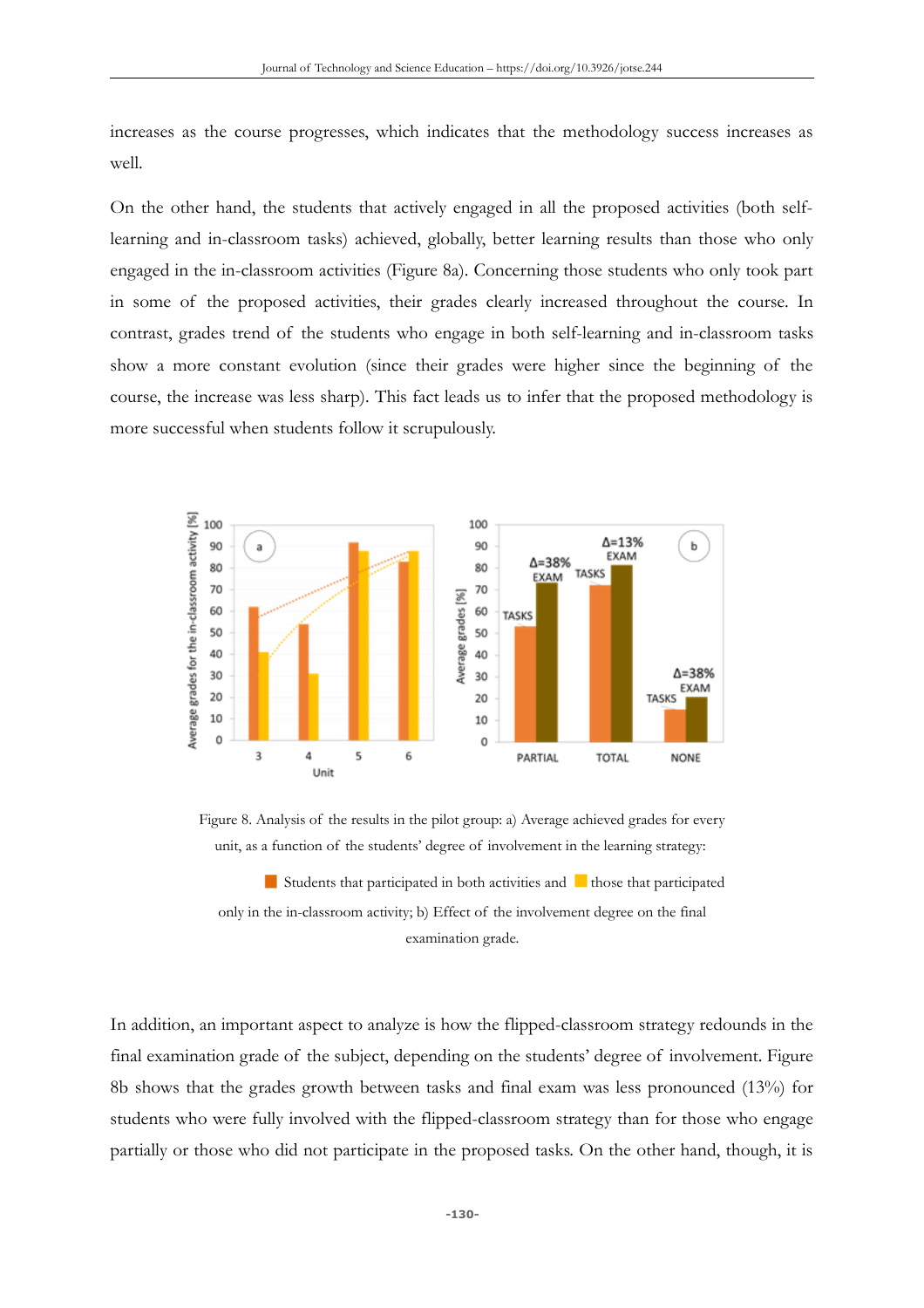clear that fully involved pupils (about 53% of participants) always obtained higher grades than the others did.

At this point, the academic results of the students in the pilot group are compared to those from the other groups of the subject (Figure 9). In those groups, the teaching-learning strategy is a combination of classic lecture with guided tasks and homework. Within the pilot group, two types of average grades have been considered: on one hand, the mean grades achieved by the fully involved pupils (tagged as TOTAL in Figure 9) and, on the other hand, grades of the whole group (tagged as PILOT in Figure 9). As it can be clearly appreciated in the figure, fully involved pupils obtained better results than the whole pilot group and, in general terms, their results were also better than for any other group.



Figure 9. Average grades for tasks and final examination for every group as a function of the class schedule.

On the other hand, the observed differences between tasks and final examination average grades  $(\Delta)$  is less pronounced in the groups scheduled during the morning than it is for the afternoon groups. Group C showed an abnormal negative value of Δ. When comparing the average grades of the final exam, all morning groups presented similar results, whereas for the afternoon groups, grades increased as the class schedule advances. Morning groups, though, obtained higher average grades than afternoon groups (Figure 10a). These results are consistent with the fact that the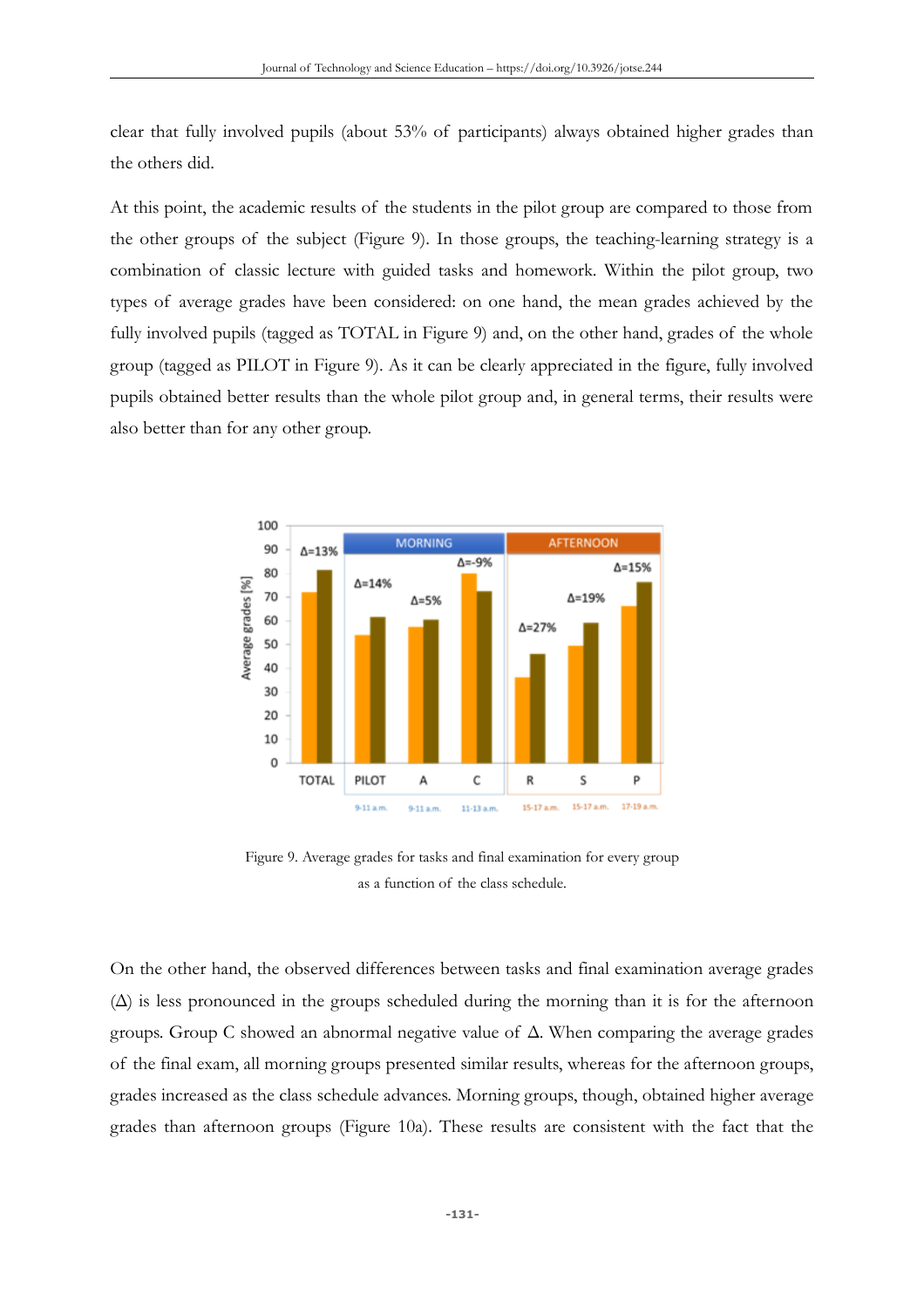students' allocation system helps distributing higher-profile students mainly into morning groups (see Figure 10b).



Multiple factors in the teaching-learning process could explain the anomalous behavior of group C and the observed trend for the afternoon groups. For instance, the particularities of each teacher and the quality of the provided feedback, which are difficult to assess with the available information, could have played a determinant role.

Finally, students assessed the proposed flipped-classroom methodology by means of a satisfaction survey. The rate was 76/100, but the participation was rather poor (about 44%). As positive aspects, students highlighted self-learning, time management, classroom sessions effectiveness, and received feedback. As negative aspects, students mentioned highly-demanding effort to keep up-to-date, and significant level of stress generated by the evaluations in the classroom. They perceived the schedule as adequate but putting forward the need to relax the amount of daily work. Some students of this group remark, as a positive aspect of the traditional lecture methodology, not having to work autonomously or in advance. Despite that, the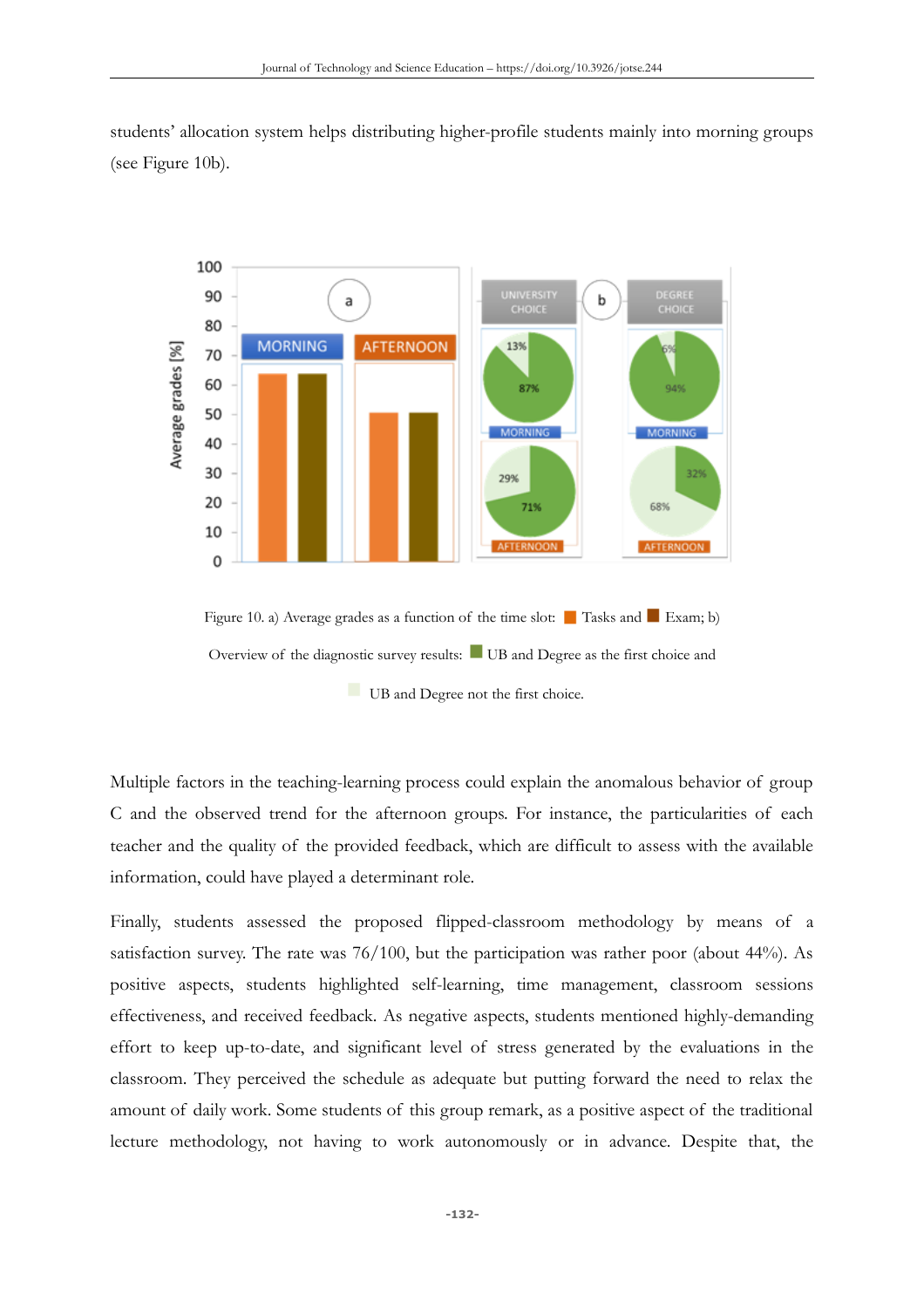generalized opinion is ambivalent. In general terms, then, the students' answers clearly reflect their lack of habit in autonomous study and a high concern for the evaluation.

# **4. Conclusions**

The experience has proven that adopting a flipped-classroom strategy is satisfactory because it promotes self-learning, autonomous working, and time management concern in students, and because it helps increasing the classroom session effectiveness. By this, students achieved a deeper understanding of the taught contents. However, students presented a dichotomy when weighting the profits and the required effort investment. Therefore, attention should be paid not to overload students and teachers with too much work, since they have more subjects to work in the same semester. Burnout is always a negative effect.

With regards to the possibility of applying a similar methodology to larger groups, several modifications should be done first because providing individual feedback for each activity (that includes both activities performed before and during the classroom sessions) is highly demanding. In line with this, some automatizations could be applied (for instance, solutions to every problem/questionnaire could be recorded as a video file and uploaded in a shared virtual site with an associated discussion forum). Particularly, similar approaches can be found related to engineering degrees involving groups between 18 and 43 pupils (Yeverino, Morales & Rivera, 2016; Wagner, Laforge & Cripps, 2013).

From the observed results, the team of teachers concludes that this methodology fomented student proactivity and extended the habit of autonomous working. However, it will be necessary to consider a proper restructuration of the classroom sessions throughout the academic program of the entire degree. It is of dire importance to provide enough time and space to the students, so that they can work autonomously without interfering with their performance in other subjects. Once academic planning is no longer an issue, perspectives of the present methodology will be positive for the student-centered learning process.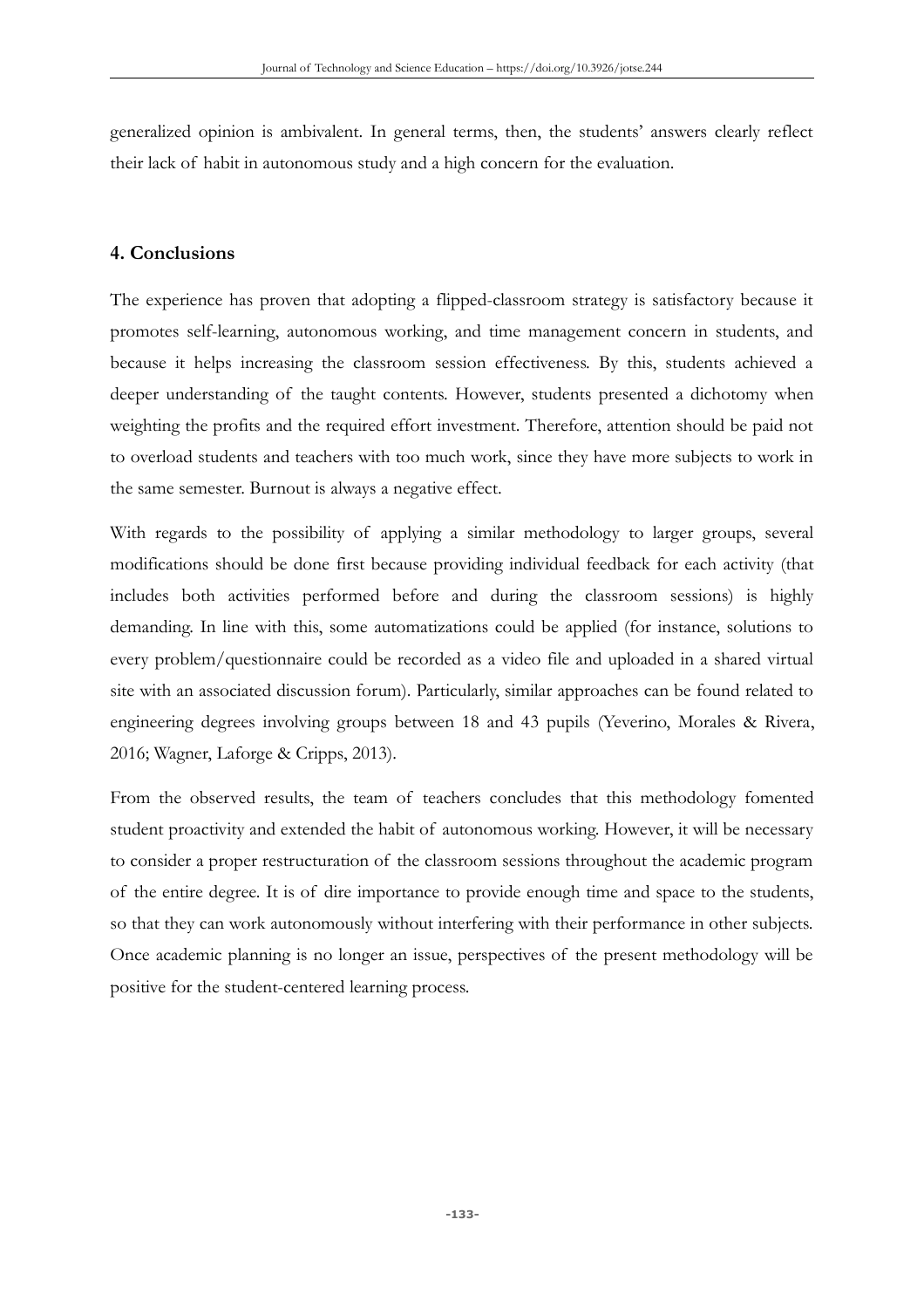### **References**

- Abeysekera, L., & Dawson, P. (2015). Motivation and cognitive load in the flipped classroom: definition, rationale and a call for research. *Higher Education Research & Development*, 34(1), 1-14. <https://doi.org/10.1080/07294360.2014.934336>
- Bowden, J., & Marton, F. (2011). *La Universidad, un espacio para el aprendizaje: Más allá de la Calidad y la Competencia* (Vol. 30). Narcea Ediciones.
- Cashman, E.M., & Eschenbach, E.A. (2003). Active learning with Web technology-Just in time. In: *Frontiers in Education. FIE 2003 33rd Annual* (Vol. 1, pp. T3F-9). IEEE. <https://doi.org/10.1109/fie.2003.1263352>
- Chen, Y.F., Lin, W.H., Chang, S.B., Liu, C.C., & Chan, T.W. (2005). TIPS: a JiTT& PI pedagogical method with handheld computer as mediating tools. In: *Fifth IEEE International Conference on Advanced Learning Technologies (ICALT'05)* (pp. 844-845). IEEE. <https://doi.org/10.1109/ICALT.2005.284>
- Crouch, C.H., & Mazur, E. (2001). Peer instruction: Ten years of experience and results. *American journal of physics*, 69(9), 970-977. <https://doi.org/10.1119/1.1374249>
- Iborra, M., Ramírez, E., Tejero, J., Bringué, R., Fité, C., & Cunill, F. (2014). Revamping of teaching–learning methodologies in laboratory subjects of the Chemical Engineering undergraduate degree of the University of Barcelona for their adjustment to the Bologna process. *Education for Chemical Engineers*, 9(3), e43-e49. <https://doi.org/10.1016/j.ece.2014.04.002>
- Iborra, M., Ramírez, E., Bringué, R., Tejero, J., Cunill, F., & Fité, C. (2015). Generic skills development and learning/assessment process: Use of rubrics and students validation. *Journal of Technology and Science Education*, 5(2), 107-121.
- Iborra, M., Ramírez, E., Tejero, J., Bringué, R., Fité, C., & Cunill F. (2016). Aula virtual de la asignatura Reactores químicos. Puesta en marcha de estrategias y prácticas de evaluación formativa. In T. Pagès Costas & J. Calvo Lajusticia (Comps.), *El aula Moodle. Aprender y enseñar en la UB* (pp.63-87). Barcelona: Octaedro -ICE-UB.

Khan, S. "Khan academy" (2014). Available online at: <https://www.khanacademy.org/>

King, A. (1993). From sage on the stage to guide on the side. *College teaching*, 41(1), 30-35. <https://doi.org/10.1080/87567555.1993.9926781>